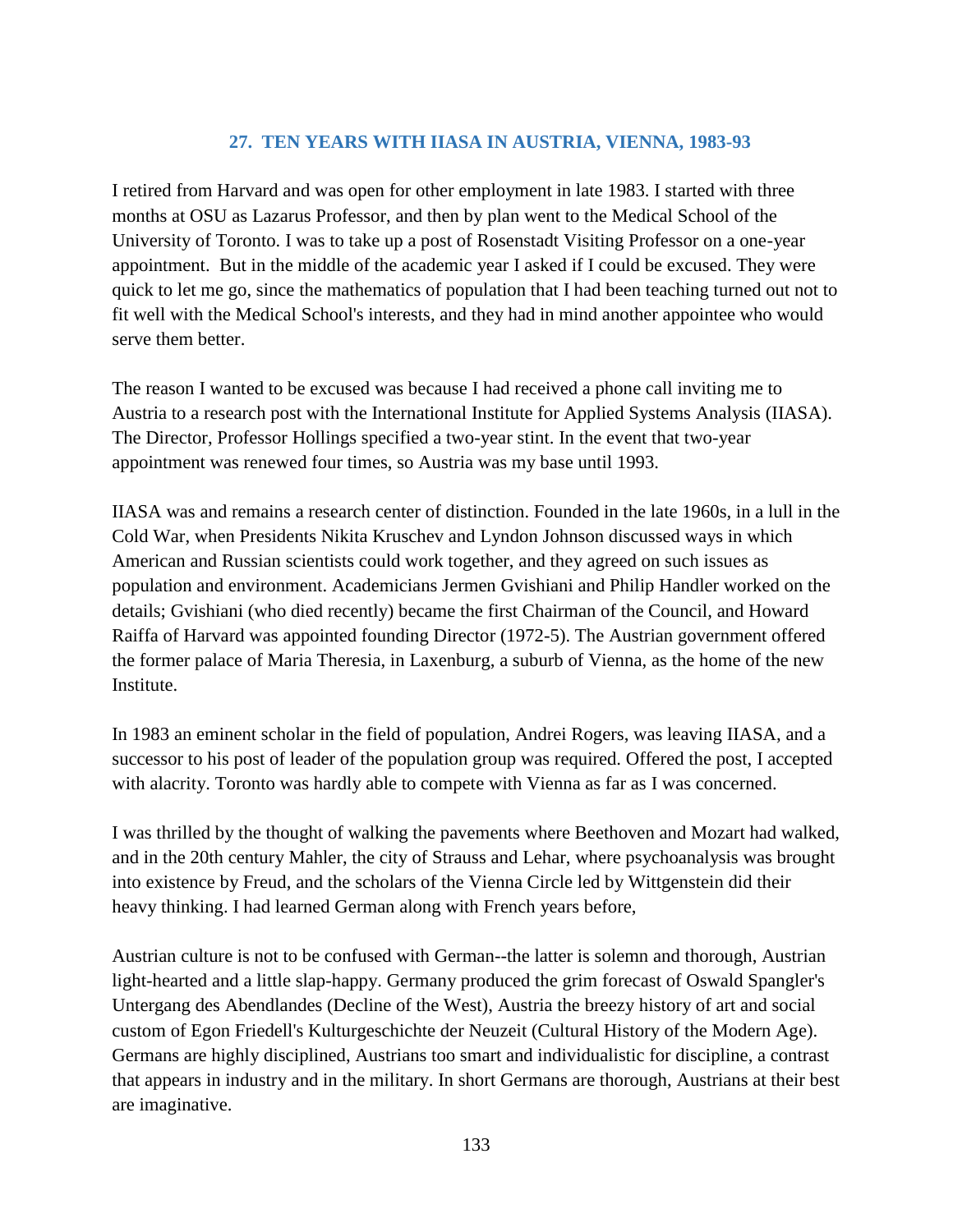The Summer Palace of Maria Theresia, a building of marble and gold made exceptional offices. The population group had two of the best among these, two commodious rooms, with a wall of glass at the back from where one could step into a large park with well-tended trees and flowers, and close to IIASA's center of action, the Director's office.

What was my surprise, then, when having seen all this I was told that it had been decided by Chester Cooper, a former CIA agent, one of two Assistant Directors, that on the change of leaders the population group would be moved to somewhat distant wooden quarters, no marble, no paintings. Nothing to remind one of the building's royal past and important present.

I told Chester that if that was an indication of the low value now set on population it was the wrong place for me, and I phoned Beatrice to stop packing. Chester quickly surrendered, and the quarters Andrei had occupied continued to house the population group for the next ten years and to this day.

For living quarters I camped down at Broschek's, an inexpensive inn about half a mile west of the Institute. I liked it. Herr and Frau Broschek, who ran it were a cheerful couple. Herr Broschek was a leading member of the Volunteer Fire Brigade, whose function was mostly ceremonial, the entertainment of its members. I remember only one fire, and that a minor one during our ten years at IIASA.

Between Broschek's and the Institute lived Herr Peter Schreibock, his wife Frau Stefanie, their little son Stefan and their two chows, large dogs of Chinese origin. Charming animals these. When you entered their house they came and sniffed you, as though to satisfy themselves that you were OK. I found it hard not to think of them as people.

Peter is an engineer, and Stefanie a high school teacher of biology. Their complete lack of English stimulated us to improve our German. Peter and Stefanie were entertaining in all senses- -we were often invited to dinner by them, and they were more than passable conversationalists. Not only did they invite us but when we had a visitor, for instance Hertha Georg, mentioned in another connection, they included her in the party.

Since we left there has been a problem keeping in touch. My German was good enough (i.e. understandable, if only barely, at least to a sympathetic listener) for daily spoken use, but writing it was a) too embarrassing, knowing the mistakes I was surely making, and b) too much dull work with a dictionary. So despite my great desire to communicate with the parent Schreibocks, I have not in fact been in touch over the nearly ten years since we returned to the U.S.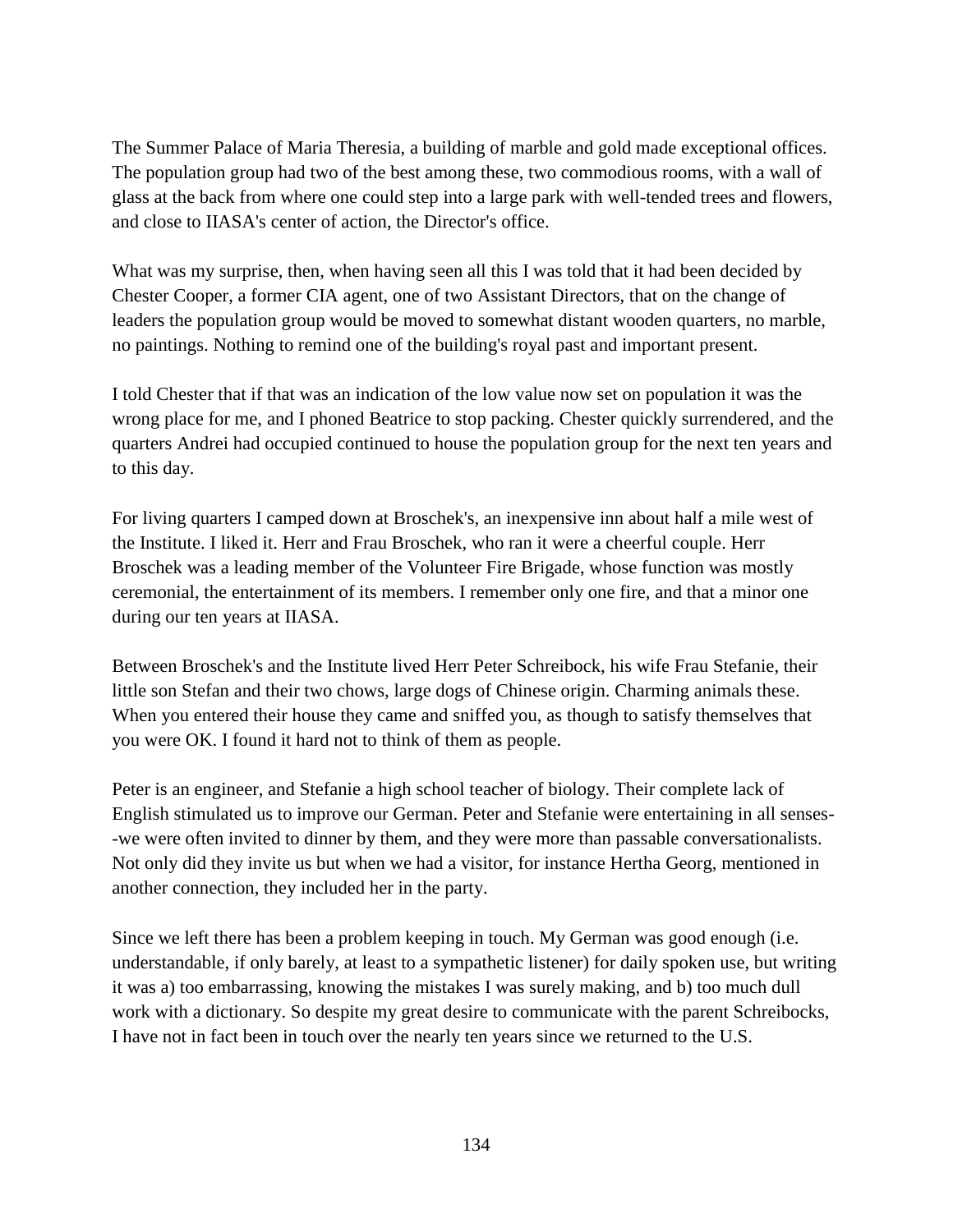But help has now arrived--their son Stefan, too young to be noticed socially when I left, has now grown up, completed a curriculum in which he specialized in English, and writes beautiful letters, entirely without error. So much so that I have to watch my own expression, lest I make grammatical errors that he would pick up. At least in one respect the younger generation has taken the torch from the older so that I can now communicate with the parents through their son.

One final reason why we found our stay in Austria so pleasant. That is the absence of the class differences that seem to me so prominent in the United States. Consider taxi drivers in the two countries. The Austrian taxi driver dresses neatly in much the same garb as the business executive he drives, often owns his own house; one case I knew in Vienna took contracts to develop software in his time off duty. The income distribution is much more compressed in Austria; the State provides general access to medicine, to hospitals, with only nominal charges; education is furnished with very little or no payment; the sting of unemployment is lessened by a generous insurance arrangement; homelessness, common in the United States, is rarely found in Austria; children's allowances, unheard of in the United States, are taken for granted in Austria,.(It is wrong to think that Austria is unique in these respects--they apply to most of the countries of Europe.)

During our ten years the government was what we would call liberal. It represented Vienna, rather than the more conservative countryside. Since we left there has been a shift to the right.

It was somewhat troublesome to get downtown to the Vienna Opera from where we lived, but Beatrice and I attended great performances of Mozart's Magic Flute, his Marriage of Figaro and Idomineo, Puccini's Turandot, La Boheme, Countess Maritza Tosca and, Madame Butterfly, and the younger Strauss's Fledermaus, Verdi's La Forza del Destino, Rigoletto, La Traviata (twice) and Aida, Donizetti's Cenerentola and Lucia di Lammermoor, and Wagner's Die Meistersinger. And Lehar, of whom we were especially fond-- Das Land des Lachelns (The land of Smiles) and The Merry Widow.

While the Vienna State Opera was for us the most solid of Vienna's many cultural institutions, one could not but be interested in the Musikverein for its varied musical presentations, the Knstlerhaus, the Volkstheater, the Kunsthistorisches (Art) Museum, and the Naturhistorisches (Science) Museum.

When Vienna was quiet during the summer, the suburb of Baden where we lived much of our time in Austria, took advantage of the artists who were free in the off season to perform in lighter pieces like The Circus Princess and Wienerblut.

Beside these great musical performances on stage, we could listen to and tape a free broadcast of an opera every week-end during the season.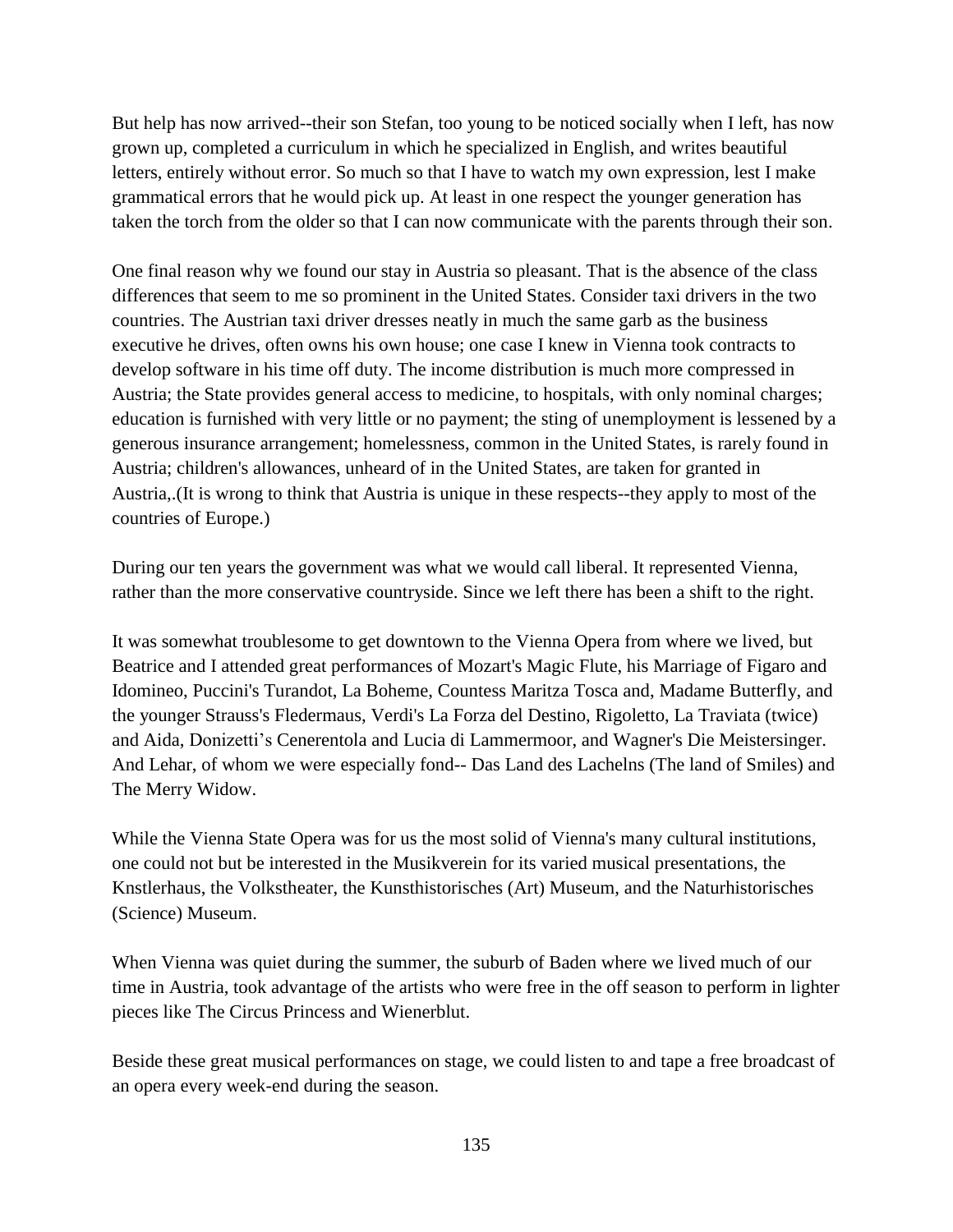## **My brush with Austrian law, Baden, 1987**

I have had only one automobile accident in my half century of driving, and it occurred in Baden, a suburb of Vienna. I was coming out of a side-street into a main thoroughfare, after having duly stopped as the sign instructed. It was raining and the streets were slippery. Proceeding very cautiously with the green light, I crossed in front of the halted line of traffic that included trucks and busses through which one could not see. As I passed these I was struck, lightly but enough to break a light and bend a fender on the right hand side on my car and on the left hand of that of the young lady driving the car that had struck. She had been going too fast to stop when the light turned.

With that very slight collision Austrian law was engaged. All traffic was halted while the police made chalk-marks on the road and measured distances. Then we (Beatrice and myself and the young lady) went to the police station and were separately interviewed. Everything was recorded and all this data was available to decide who was in the wrong.

The young lady found a lawyer who advised her to sue, and I found one to defend me. The two sets of lawyers conferred on the voluminous data by then available and declared that I was at fault. That puzzled me, but rather than argue I paid for repairs to my car and to those of the young lady, and went about my business thinking that was the end of the matter. The few hundred dollars in schillings did not seem worth worrying about for very long.

If you also wonder about the decision against me when I had the green light bear in mind that the lady was a charming young Viennese with the rich local speech, while I was a foreigner- speaking halting German with a heavy accent, just an ugly American.

Like the mills of God, the Austrian legal system grinds slowly but it grinds exceeding small. Some months later I had a phone call from my lawyer, and was told the two sets of lawyers agreed that the initial decision was wrong, that the lady was responsible. At last, I thought, the movement of funds will be reversed, and I will be covered for the cost of the accident.

Not so, it was explained over the phone, the whole amount was expended on costs, and I even owed something, which they were generous enough to overlook. I would not be billed.

It is wonderful to live in a country where there is so little crime, so little serious work for lawyers that they have time for issues like this.

I experienced another example of the innocence and crimelessness of Austria in a second clash with the traffic laws. One night I was cycling down a semi-rural lane marked one-way, when I was stopped by an officer. After he had pronounced a charge of violating the traffic law to which